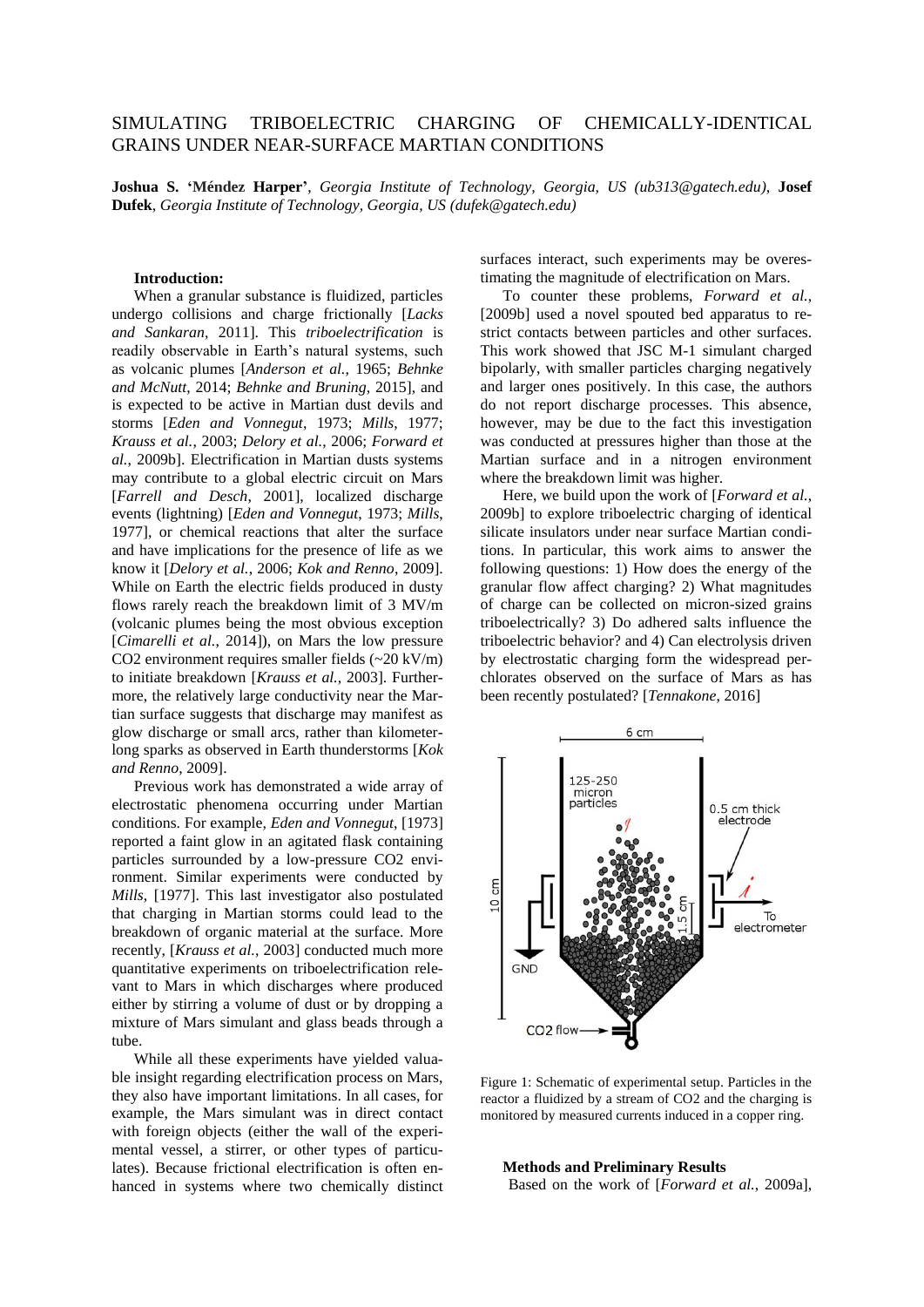we constructed an instrument capable of characterizing the triboelectric charging of ash arising from particle-particle collisions. The reactor (Fig. 1) consists of a glass tube fitted onto a machined aluminum distribution cup with a 200-micron hole milled into its bottom. The reactor can hold up 60 ml of a Mars simulant and is housed within a vacuum chamber. Before each experiment, the chamber is evacuated and then filled with CO2 to a pressure of 10 mBar. The sample is allowed to equalize with the lowpressure atmosphere for an hour.

To fluidize the bed and produce charging, a steady stream of nitrogen is forced through the 200 micron hole in the distribution cup for 60 minutes. In the resulting fountain, collide with each other and exchange charge triboelectrically. The design of the reactor is such to inhibit particle-wall interactions, ensuring that the triboelectrification of the ash parcel results primarily from particle-particle collisions.

To approximate Martian material, we use basaltic ash from the Xitle volcano (Distrito Federal, México). The material was sieved to obtain a size distribution of particles between 125-250 microns. Two sets of experiments were conducted. The first set used washed ash, while the second used ash coated with NaCl (obtained by submersing the ash in salt saturated water and then boiling off the fluid). Each sample was fluidized at 4 different driving pressures, thus modulating the energy and collision rate of particles in the system.



Figure 2: Raw data captured for 250 seconds at the onset of an experimental run. Each data point represents the net current induced by particles approaching and receding from the electrode. Notice that the data is centered about 0 amperes, but that the scatter of the data increases with time.

*Time-dependent charging behavior:* The fountain is capacitively coupled to a copper ring positioned 1.5 cm above the undisturbed bed level. When a charged particle enters the electrode, a current flows to ground through a picoammeter. As that same particle recedes, a current of equal magnitude but opposite

polarity is produced. The overall current measured by the picoammeter reflects the sum of all the currents associated with charged particles moving in and out of the electrode at a given time. While the time-averaged current in the electrode is zero amperes (consistent with the closed system of the apparatus), the instantaneous current can attain magnitudes of several 10s to 100s of pA (superimposed on a noise floor ranging between 0.1 and 1 pA; see Fig. 2). The temporal behavior of particle charging is assessed by analyzing the change in the standard deviation of this instantaneous current across small timescales (every 5 sec) [*Forward et al. 2*009a]. At the onset of an experiment, the standard deviation of the current increases very rapidly as particles exchange charge. After a few minutes, however, the system reaches an electrostatic steady-state (this behavior is rendered in Fig. 3). At this point, the particles in the system have become fully charged.



Figure 3: Electrostatic evolution of the system.

*Absolute charge density measurements:* Because the current signal recorded by the picoammeter is the superposition of many currents induced by particles of both polarities, it is difficult to estimate the surface charge density on individual grains. Thus, a second set of runs were conducted using the same fluidization parameters but with a micro-Faraday tube (inner diameter 5 mm and 5 mm in length), positioned above the fountain. After 60 minutes of fountaining (i.e. after the samples have reached electrostatic steady-state), the flowrate through the 200 micron hole is increased, jetting particles through the Faraday tube and the charge is measured by a charge amplifier. The operation of the charge amplifier can be described by the following transfer function:

$$
V_o = -\frac{q}{c_f} e^{-t/\tau_{RC}} \quad (1)
$$

The feedback capacitance is selected to detect charges smaller than 1 fC. Using this methodology, we can directly sample the distribution of